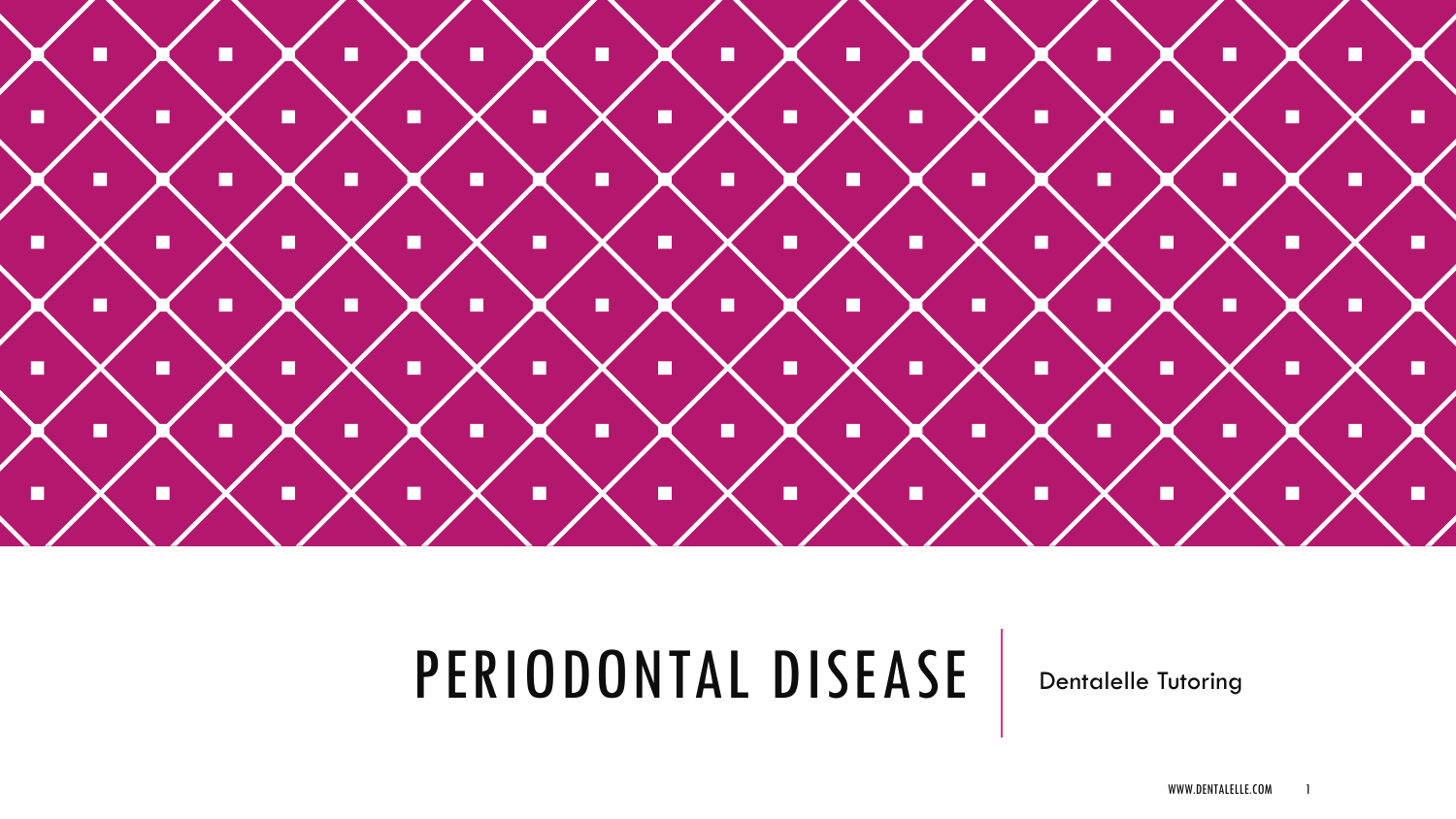### THE PERIODONTIUM



**AB**, alveolar bone; **AC**, alveolatrcrest; **AM**, alveolar mucosa; **AP**, alveolar process; **CB**, compact bone of alveolar bone proper; **CEJ**, cementoenamel junction; **CT**, connective tissue; **DEJ**, dentino-enamel junction; **ES**, enamel space; **G**, gingiva; **GE**, gingival epithelium; **GG**, gingival groove; GM, gingival margin; **GS,** gingival sulcus; **JE**, junctional epithelium; **MGJ**, mucogingival junction; **MS**, marrow space; **OE**, oral epithelium; **PDL**, periodontal ligament; **RCE**, radicular (root) cementum; **SE,** sulcular epithelium;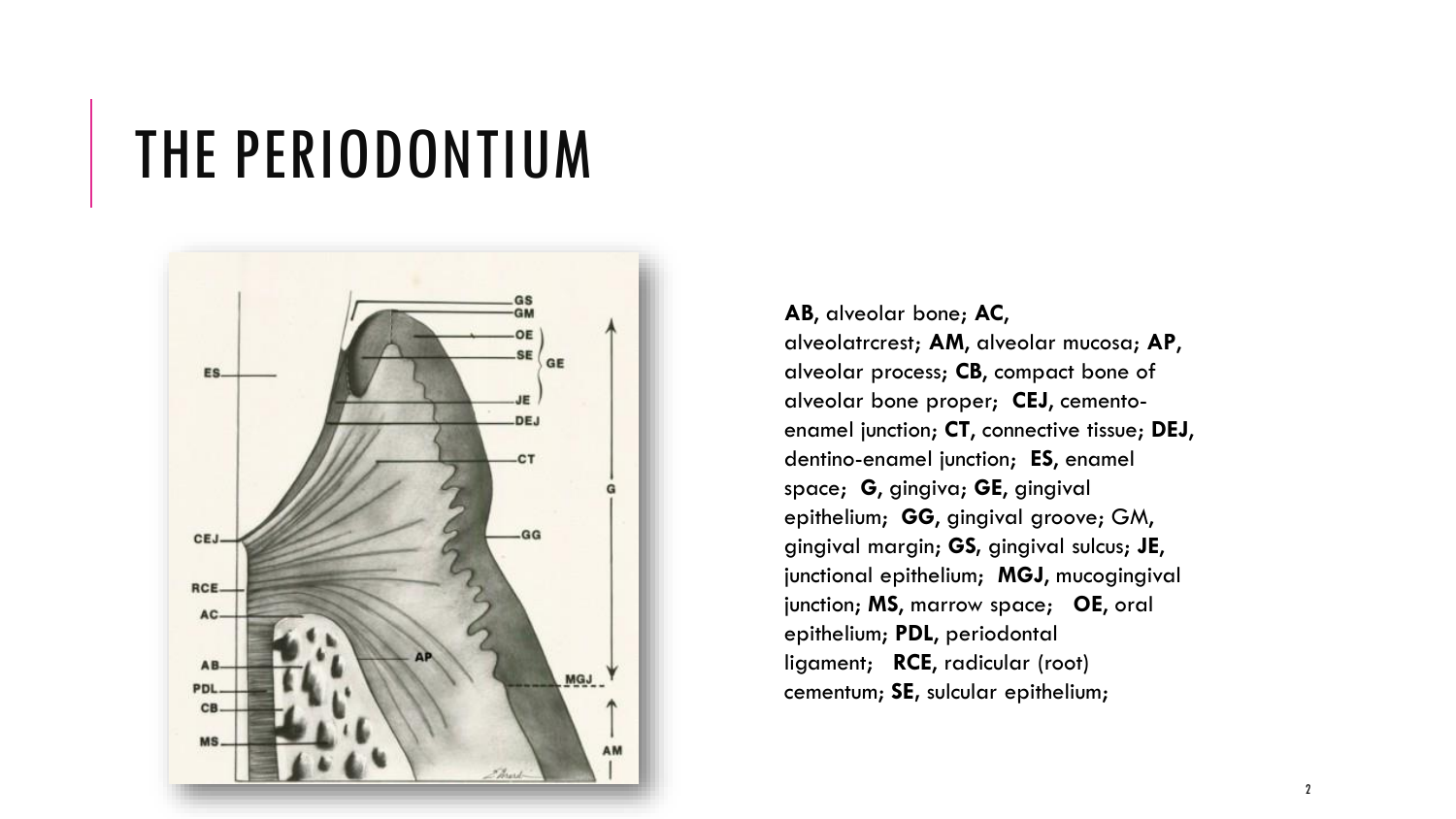

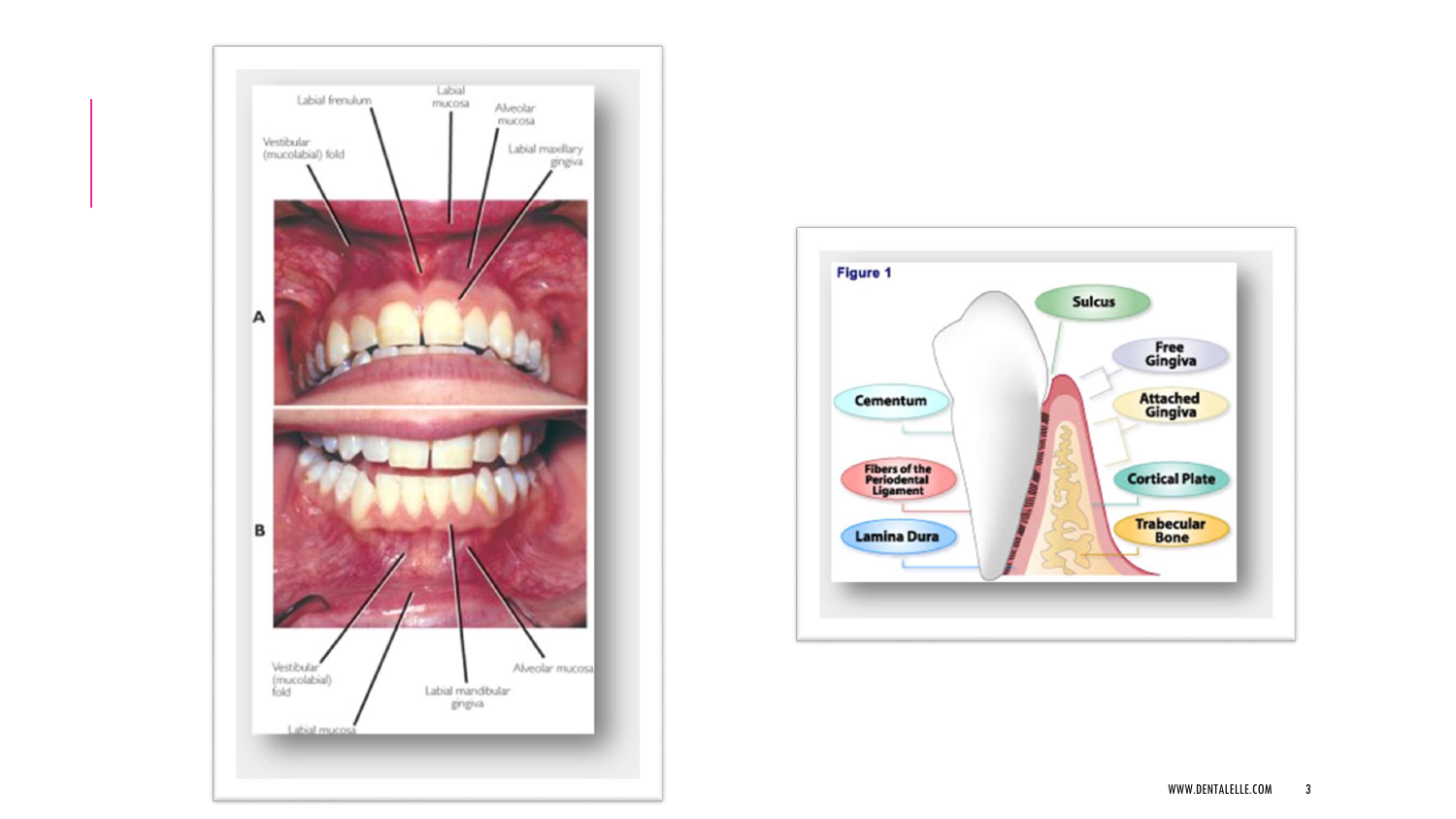

# TYPES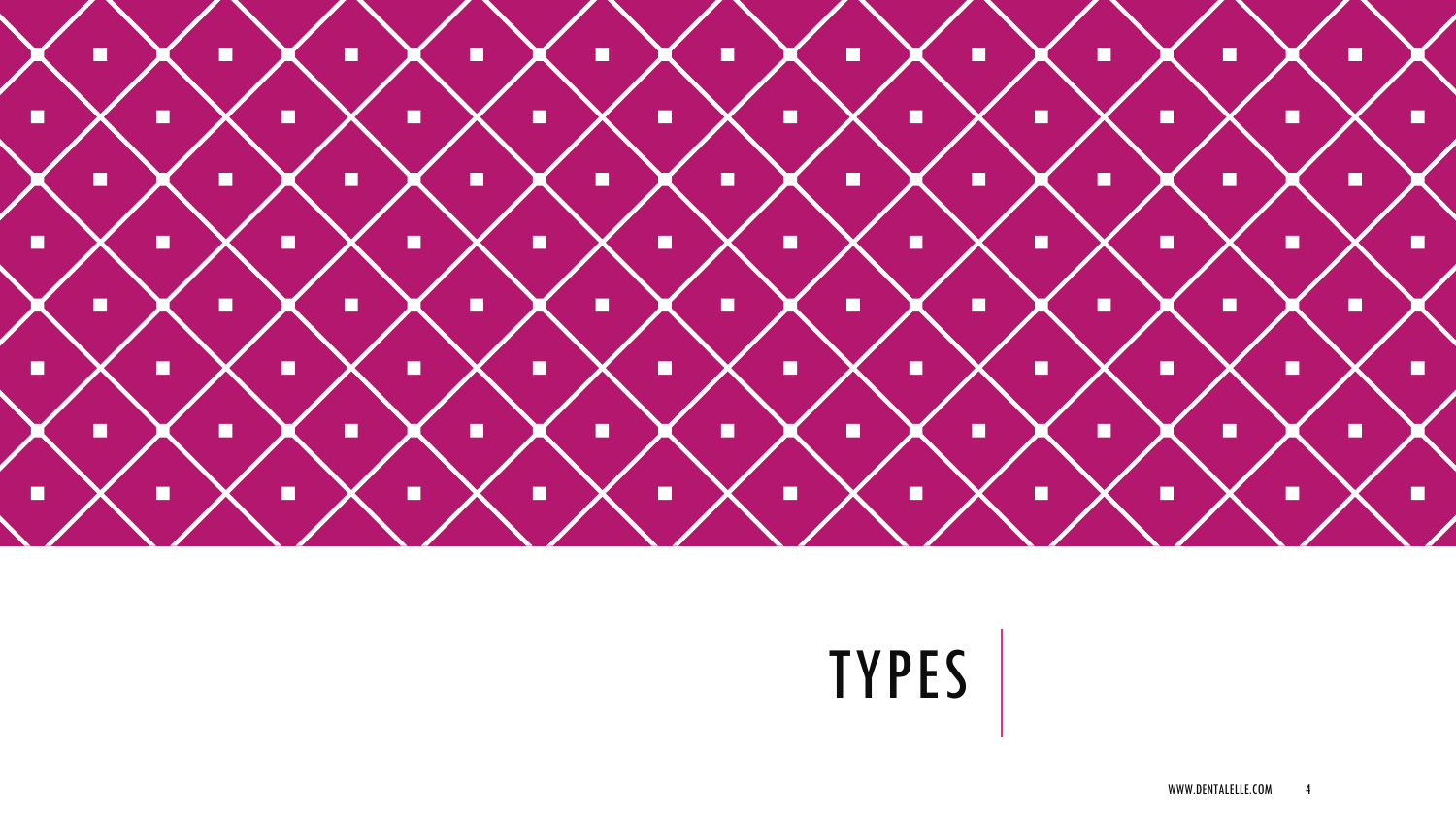# CHRONIC PERIODONTAL DISEASE

**Chronic periodontitis** (a.k.a. adult periodontitis) is the most frequent type of periodontitis and is characterized by pocket formation and slowly progressing gum recession.

The condition may first appear in adolescence due to poor oral hygiene but in most cases it is after mid-30s when the clinical symptoms become significant. If chronic periodontitis symptoms are ignored, the loss of bone and gum tissue will lead to tooth loss.

It can be further divided into 3 stages; **early, moderate and advanced stage.**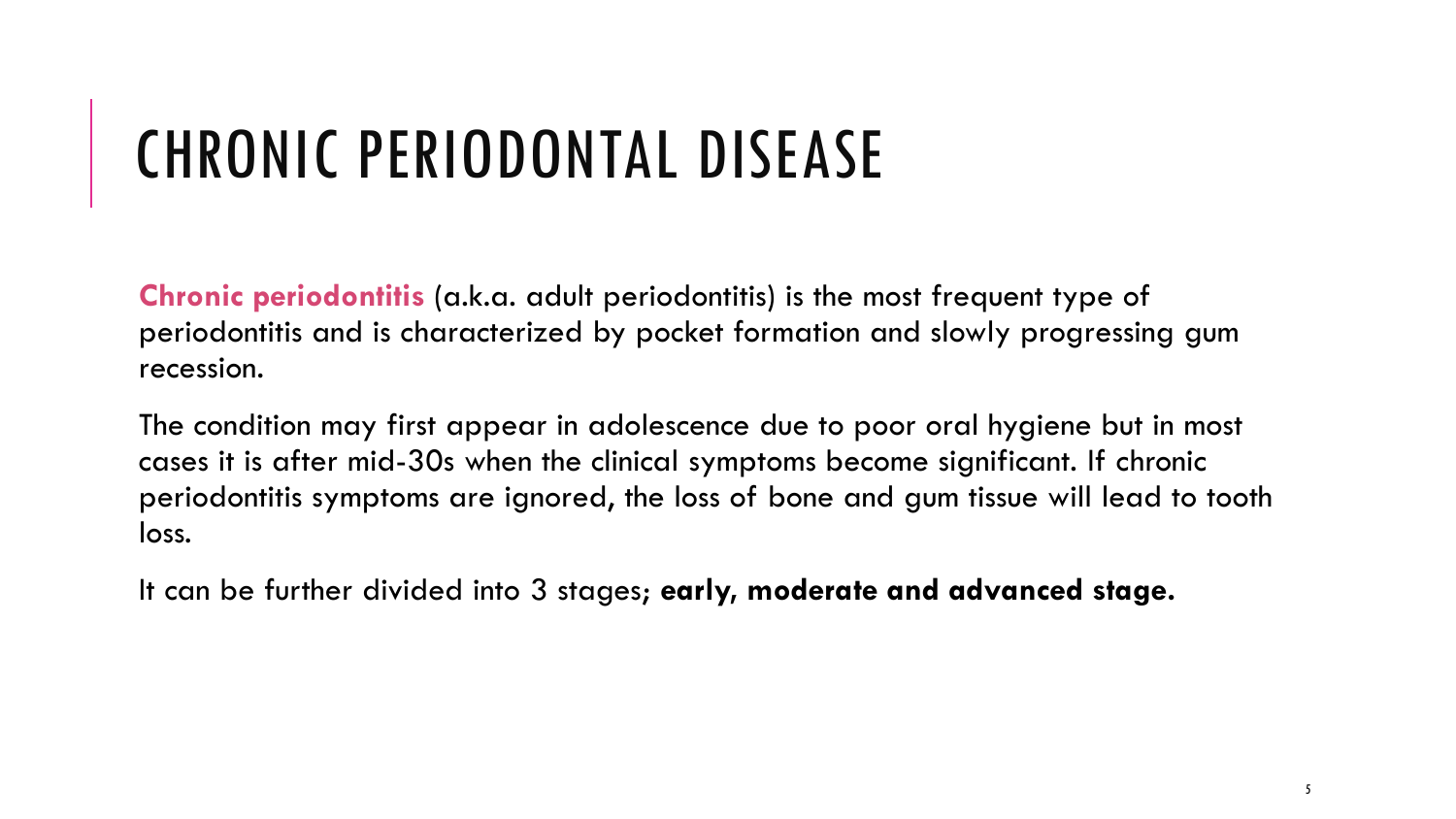### EARLY PERIODONTAL DISEASE

Periodontitis is the more dangerous form of periodontal disease. Infection and inflammation has spread to the bone supporting the teeth. When gum disease has progressed to the periodontitis stage, the supporting bone and fibers that hold the teeth in place start to get irreversibly damaged. The stages of periodontitis are defined as early, moderate, and advanced. The main factor for the classification to a certain stage of the disease is the degree of destruction of the supporting bone.

In the initial stage of periodontitis plaque bacteria continue to penetrate deeper between the teeth and gums. The environment becomes suitable for the establishment of anaerobic bacteria under the gums. Gingival pockets are formed below the gumline.

Greater inflammation and swelling of the gums

Gums begin to separate from teeth below the cemento-enamel junction

Gum bleeding when probing or brushing

#### **Pocket depth up to 4mm**

Infection reaches bone - Slight bone loss

Unpleasant breath or taste

Subgingival accumulation of plaque and calculus

**Treatment of early periodontitis includes tooth scaling and root planing accompanied by improved oral hygiene. Despite the bone damage, the amount of bone loss in this stage of periodontal disease is minor so that usually no additional treatment is required.**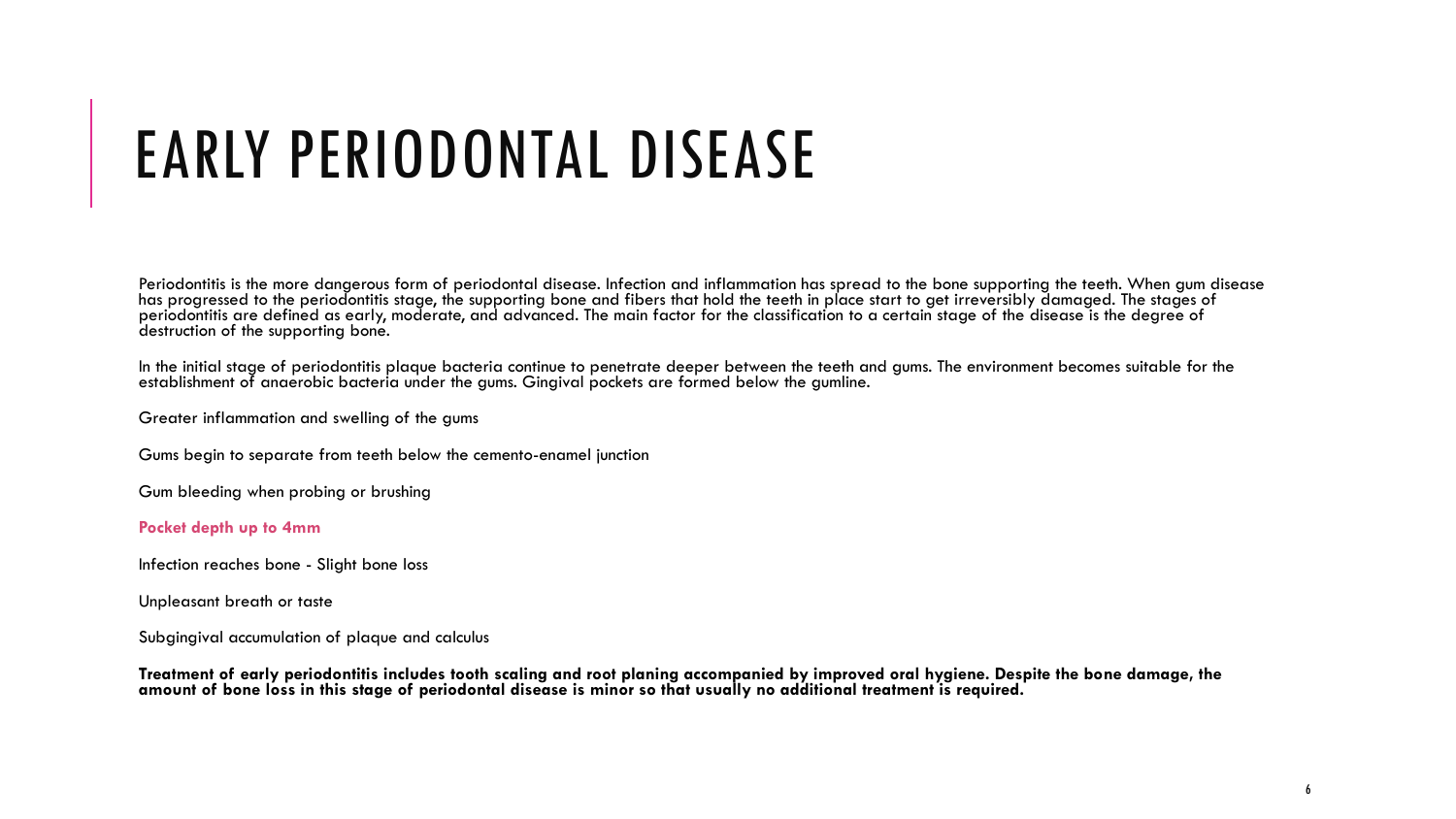### MODERATE PERIODONTAL DISEASE

The surrounding connective tissues and alveolar bone become are seriously infected. Bacterial toxins and the body's enzymes fighting the infection break down the bone and connective tissue that hold teeth in place. First signs of tooth mobility appear due to bone loss.

Moderate Periodontitis

Gums recession – teeth appear longer

Root surface exposed - sensitivity - root decay

Persistent bad breath

Bleeding gums

**Pocket depth of 5-6mm**

Moderate bone loss (20 - 50%)

Periodontal abscesses may develop

Teeth may begin to loosen, drift and look separated

Moderate periodontitis is one of the most critical stages of periodontal disease, because some 'damage control' is yet possible before the condition reaches a phase when teeth can not be saved. Surgical treatments of gum disease can stop the progress of the disease but the damage is not reversible.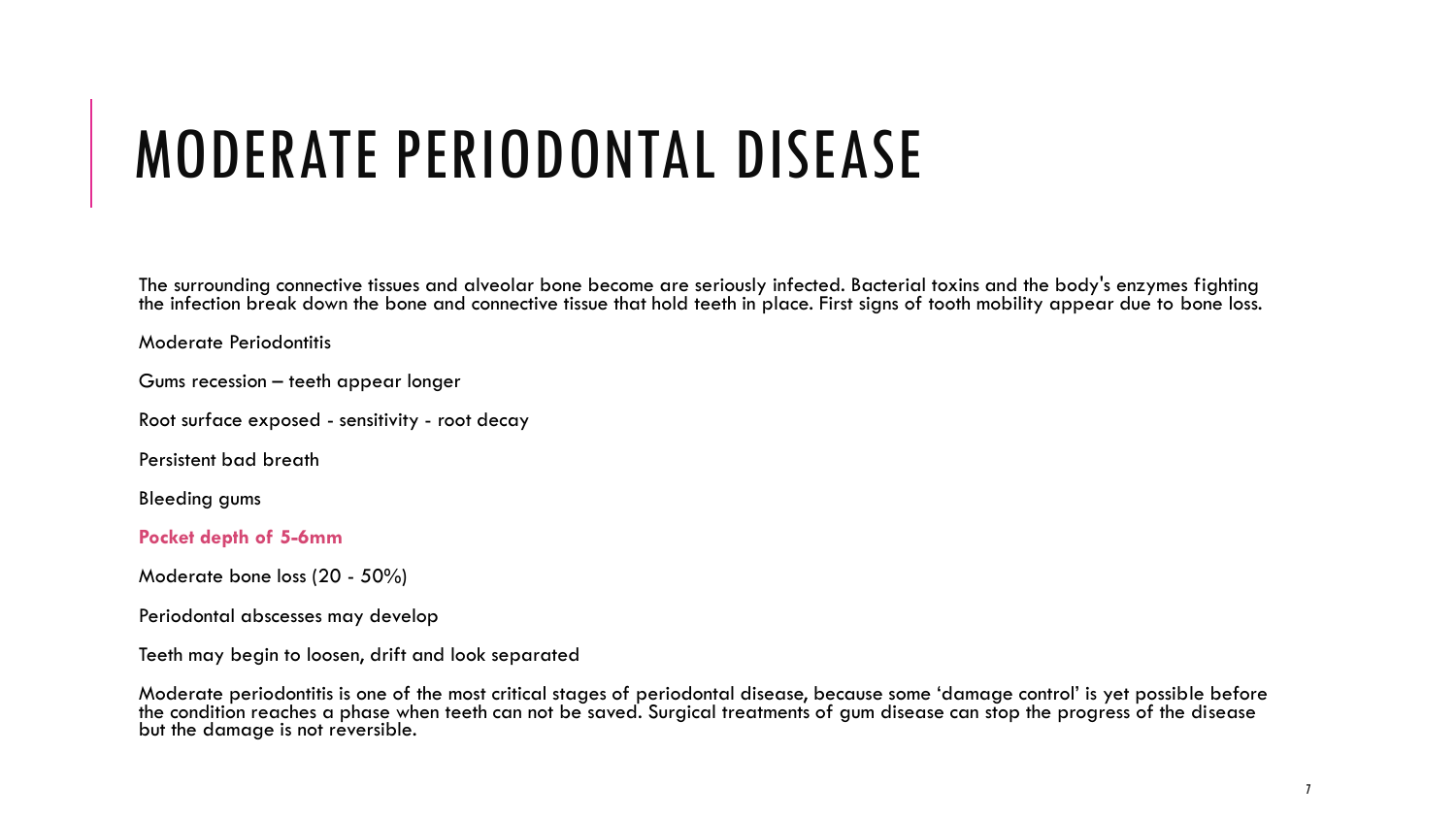### ADVANCED PERIODONTITIS

This final stage of periodontal disease is characterized by severe infection, loosening teeth and tooth loss.

Constant bad breath and bad taste

Spontaneous gums bleeding

Sensitive teeth due to exposed roots

#### **Pocket depth over 7mm**

Pus drainage in the mouth due to periodontal abscesses

Severe bone loss (more than 50%)

Teeth drifting out of place

Teeth become loose or fall out

Teeth become so mobile and the bone loss so severe that in many cases they can not be saved and have to be extracted. In other cases, teeth extraction is necessary in order to clear the infection. The advanced stage of periodontitis can be reached in some cases without intense visible alerting symptoms despite the severe underlying bone damage.

Extensive periodontal gum surgery that includes soft and hard tissue grafting are necessary in a treatment effort to save the affected teeth. Unfortunately the prognosis is not good if the condition has reached to this advanced stages of periodontal disease.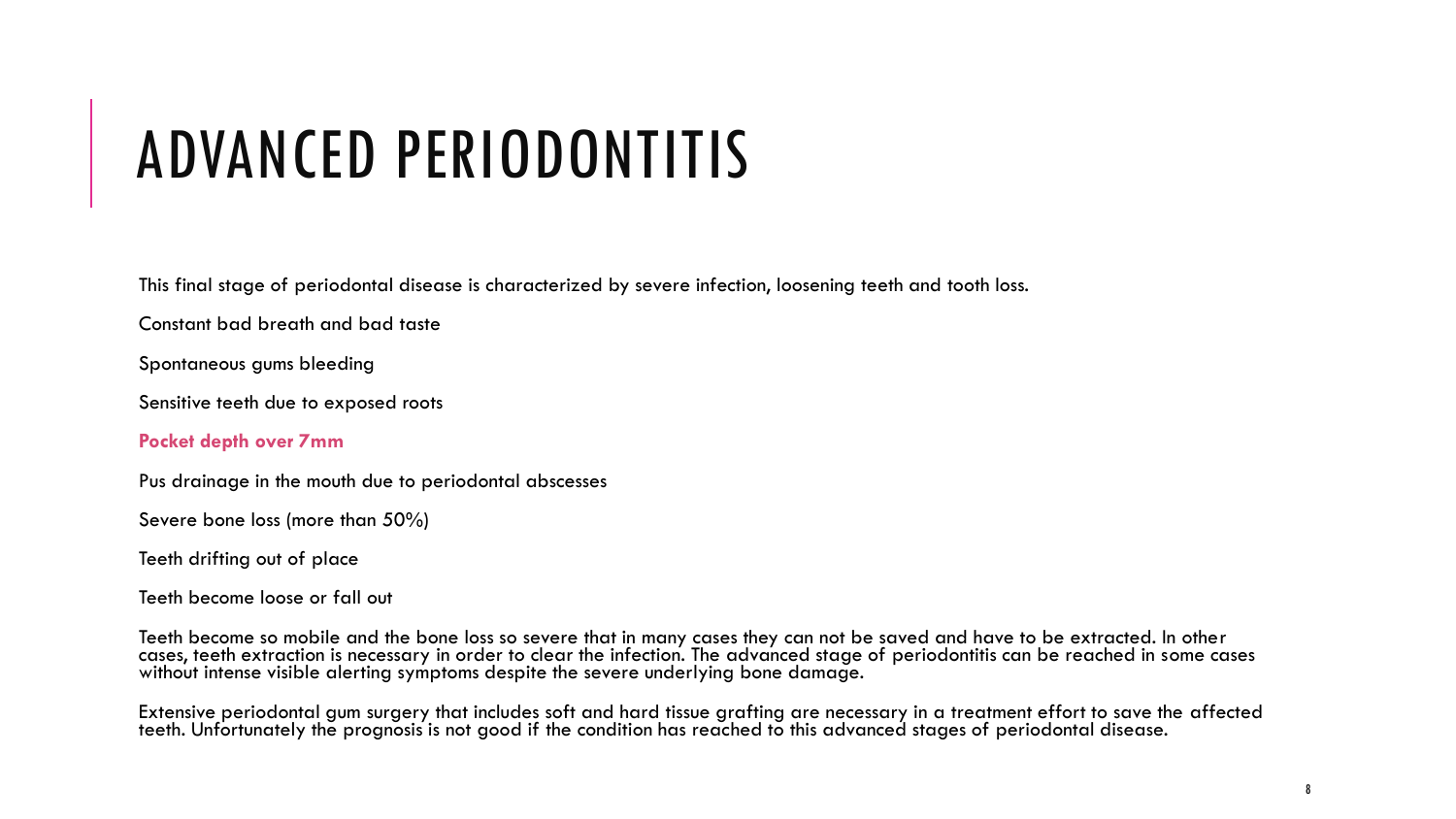### AGGRESSIVE PERIODONTAL DISEASE

Aggressive periodontitis (a.k.a. early onset periodontitis) is a dangerous type of periodontal disease that can cause tooth loss in a short period of time. Common symptoms are the fast increase in the depth of periodontal pockets and the rapid loss of bone structure.

Sometimes the condition is localized affecting one or no more than 3 teeth in patients with good oral health. Generalized aggressive periodontitis affecting the whole mouth requires immediate treatment to prevent extensive tooth loss. Genetic factors and immune deficiencies are considered as causes of aggressive periodontitis in addition to the microbial etiology of gum disease.

Depending on the age when the condition first appears it used to be classified as:

- **Pre-puberty AP** is a rare type of periodontal disease found in children less than 12 years old that can cause the loss of primary and/or permanent teeth. The disease is usually related to genetic disorders and may appear with the eruption of the first primary teeth.
- **Juvenile periodontitis** begins at puberty and is defined by severe bone loss commonly limited around the first molars and incisors. It is more aggressive than other types of periodontal disease causing very rapid vertical bone loss across the teeth roots. Juvenile periodontitis is usually asymptomatic without the usual symptoms of gum disease such as gums inflammation or gum bleeding.
- **Rapidly progressive periodontitis** occurs in the early 20s to mid-30s. Severe inflammation and rapid bone and connective tissue loss occur, and tooth loss is possible within a year of onset.

The goal of treatment in aggressive periodontitis is to fight the microbial etiology and (if possible) the contributing risk factors. Treatment methods are similar to those used for chronic periodontitis, including oral hygiene, tooth scaling and root planing, and periodontal gum surgery if needed.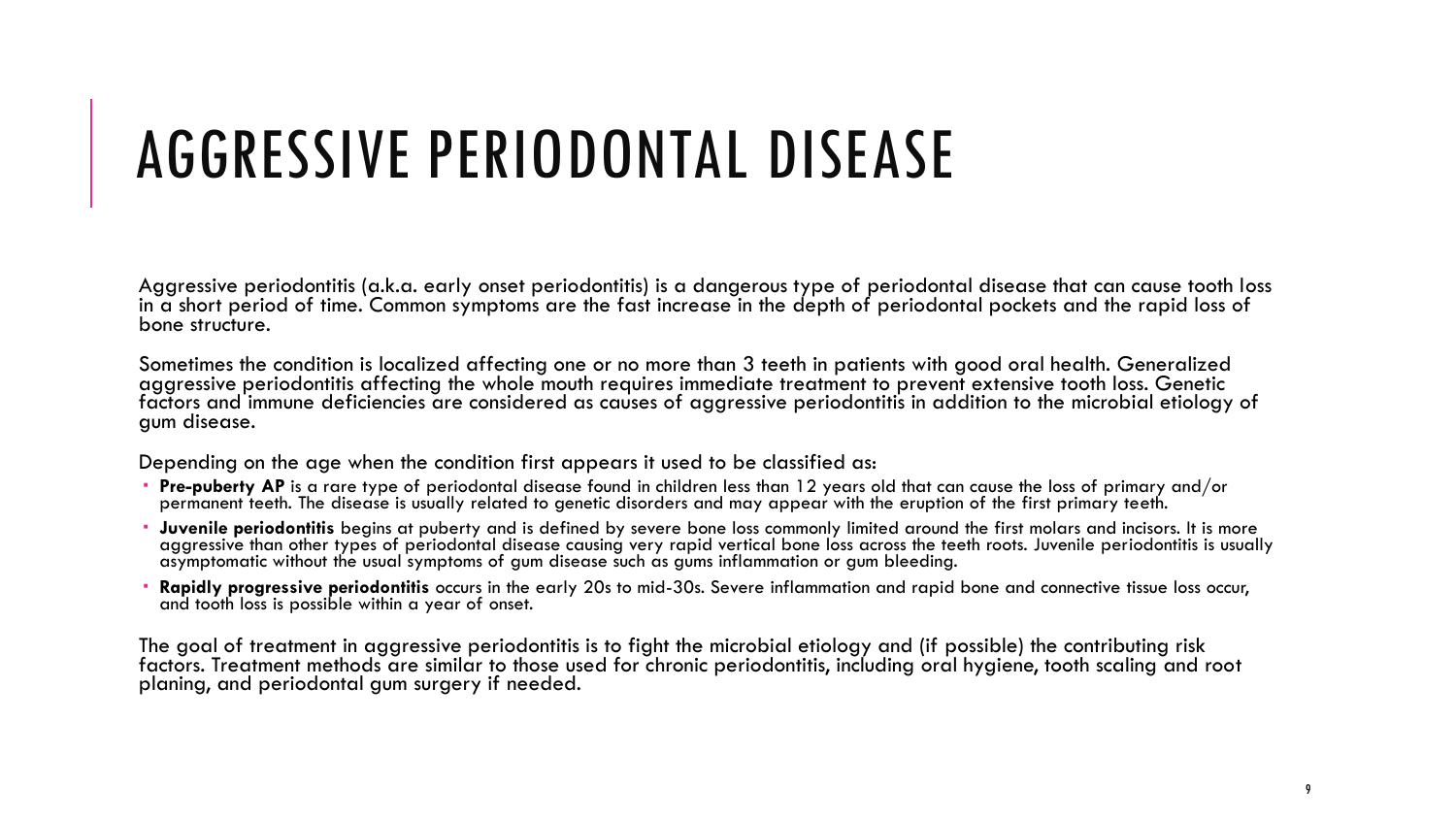# PERIO AND SYSTEMIC DISEASES

Periodontitis as a manifestation of systemic diseases is more often associated with younger age patients. Systemic conditions such as heart disease, leukemia, respiratory disease, and diabetes or disorders such as Down syndrome are associated with this form of periodontal disease.

**A medical examination is required in cases of early-onset periodontitis to identify the presence of any systemic disease that might have triggered the periodontal disease.**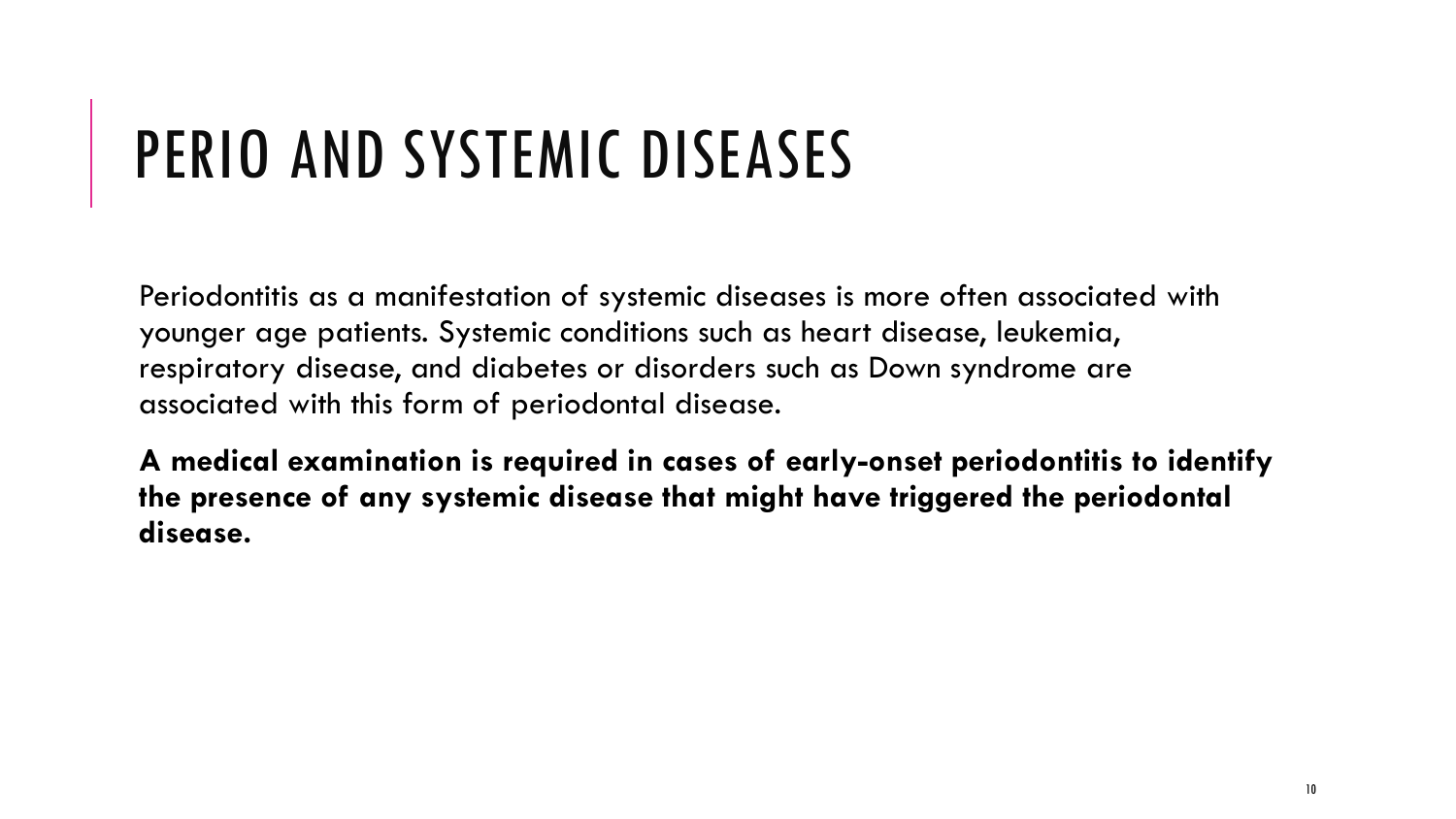# ANUG

Acute Necrotizing Ulcerative Gingivitis (ANUG) is a severe and painful type of periodontal disease, which causes deep ulcerations of the gingival tissues. The condition is usually triggered by poor oral hygiene and poor nutrition. If left without treatment, the bacterial infection can lead to the necrosis of gum tissues and may spread to other areas of the body.

**Acute Necrotizing Ulcerative Gingivitis is a much more severe condition than normal gingivitis**, causing open gum sores and finally the death of the gum tissue.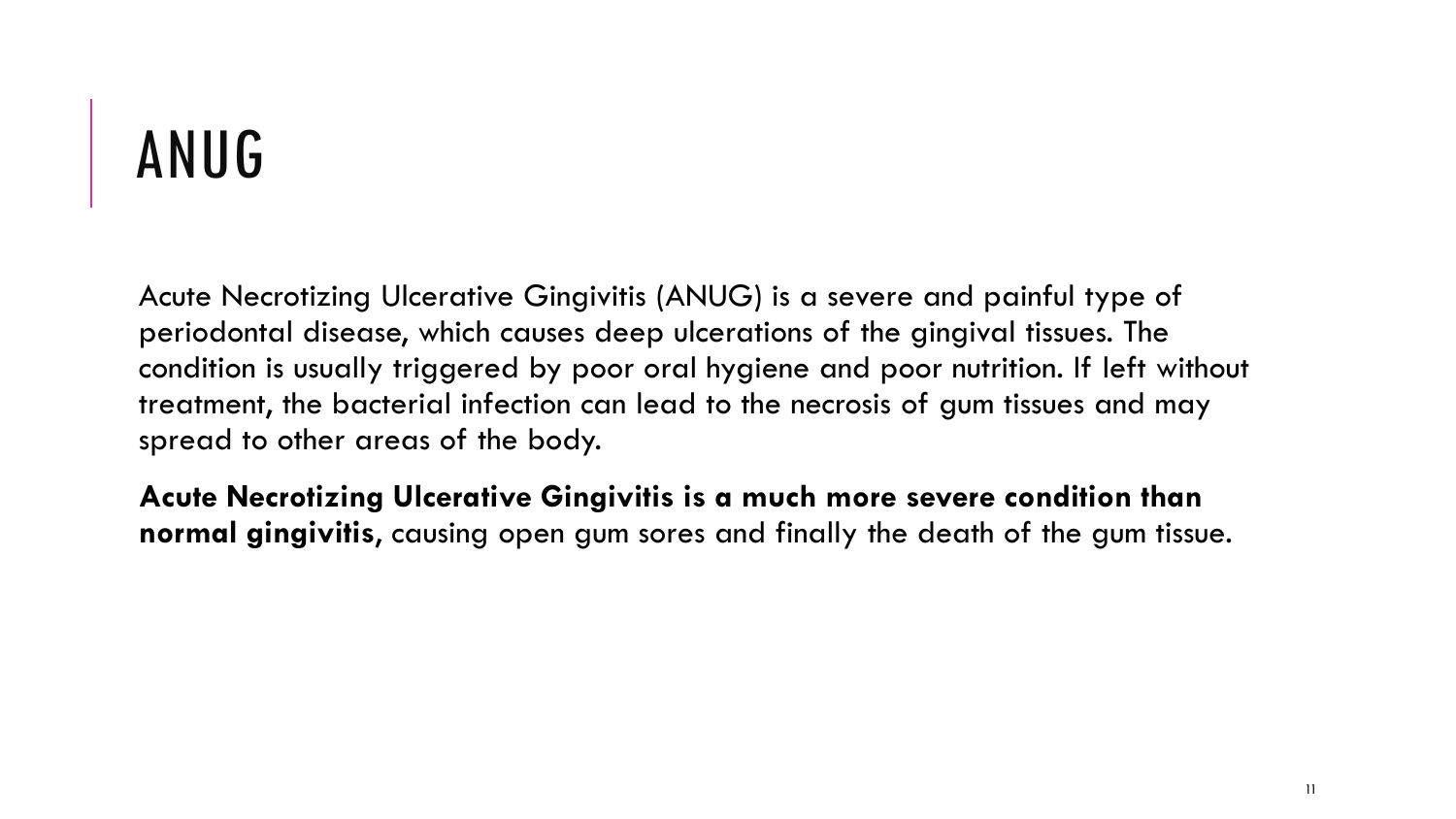# CONTINUED

**Pregnancy gingivitis** is one of the most common dental problems during pregnancy. The condition is directly associated with the hormonal changes in the body of pregnant women.

**Pericoronitis** is a common dental problem of the gums in young adults at the age of 17-24 when the wisdom teeth normally erupt (break through the gum) in the mouth. It is a painful inflammation caused by the infection of the soft gingival tissues (gums) over or around a partially erupted tooth, most often a wisdom tooth.

**Periodontal-endodontic lesions** are another type of periodontitis that is related with infected hard tooth tissues except of the gums. In this condition an infection from a decayed tooth root may spread to the adjacent bone and gum tissues creating deep pockets around the tooth and leading to bone loss.

**Desquamative gingivitis** - one of the most painful but rare types of periodontal disease is a condition called desquamative gingivitis. The outer layers of the gums separate from the underlying tissue and peel away, exposing the inner layers and causing acute pain. This type of gum is more common in women after menopause.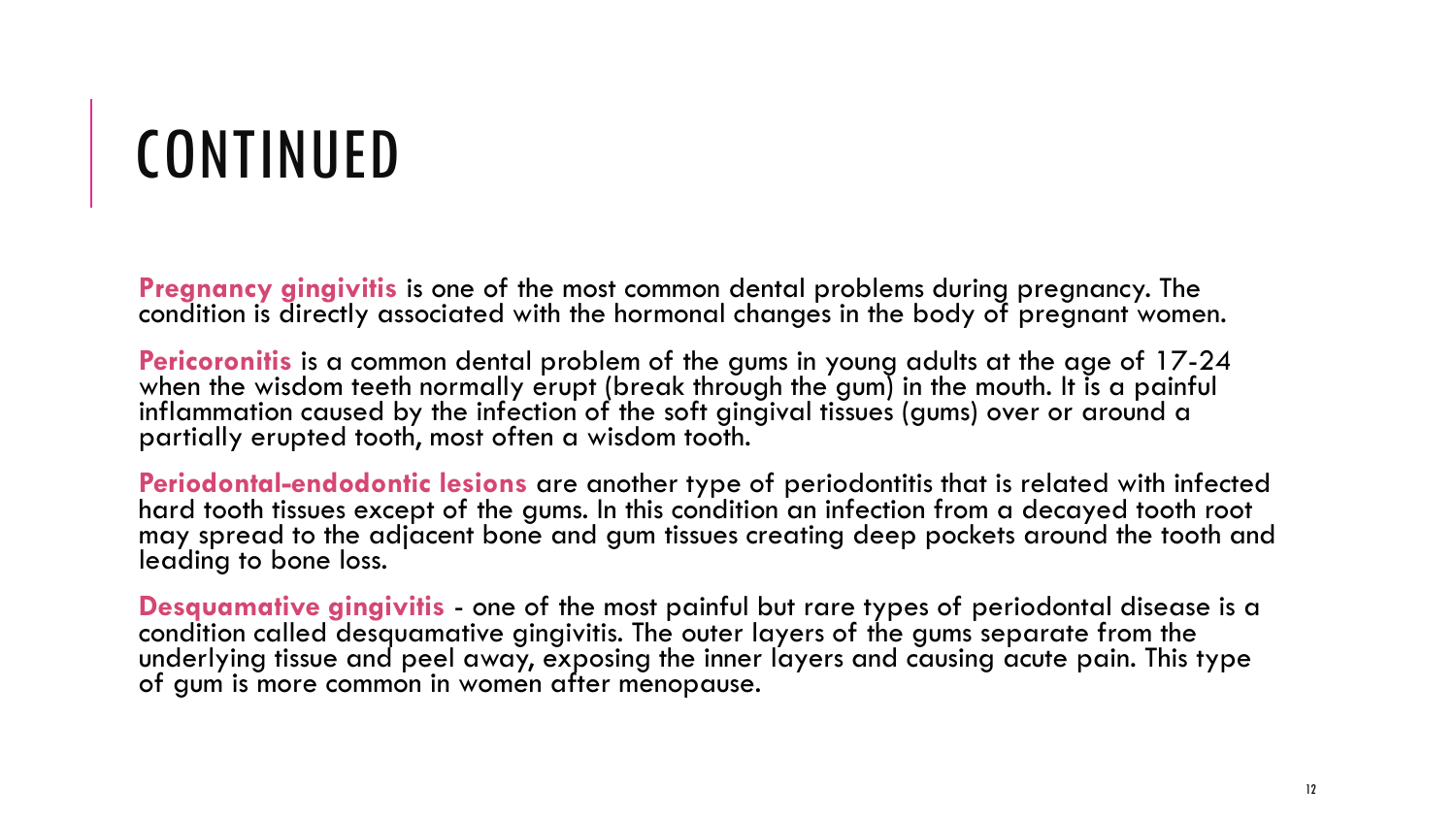# TYPES OF CEMENTUM

Cementum may be found both on the root as well as the crowns of teeth. It may also vary in its structure. Some forms of cementum may be cellular, while others are not. Some have a fibrillar collagenous matrix, while others do not.

Cementum may be classified in the following ways:

**Radicular cementum**: The cementum that is found on the root surface.

**Coronal cementum**: The cementum that forms on the enamel covering the crown.

**Cellular cementum**: Cementum containing cementocytes in lacunae within the cementum matrix.

**Acellular cementum**: Cementum without any cells in its matrix.

**Fibrillar cementum:** Cementum with a matrix that contains well-defined fibrils of type I collagen.

**Afibrillar cementum**: Cementum that has a matrix devoid of detectable type I collagen fibrils. Instead, the matrix tends to have a fine, granular consistency.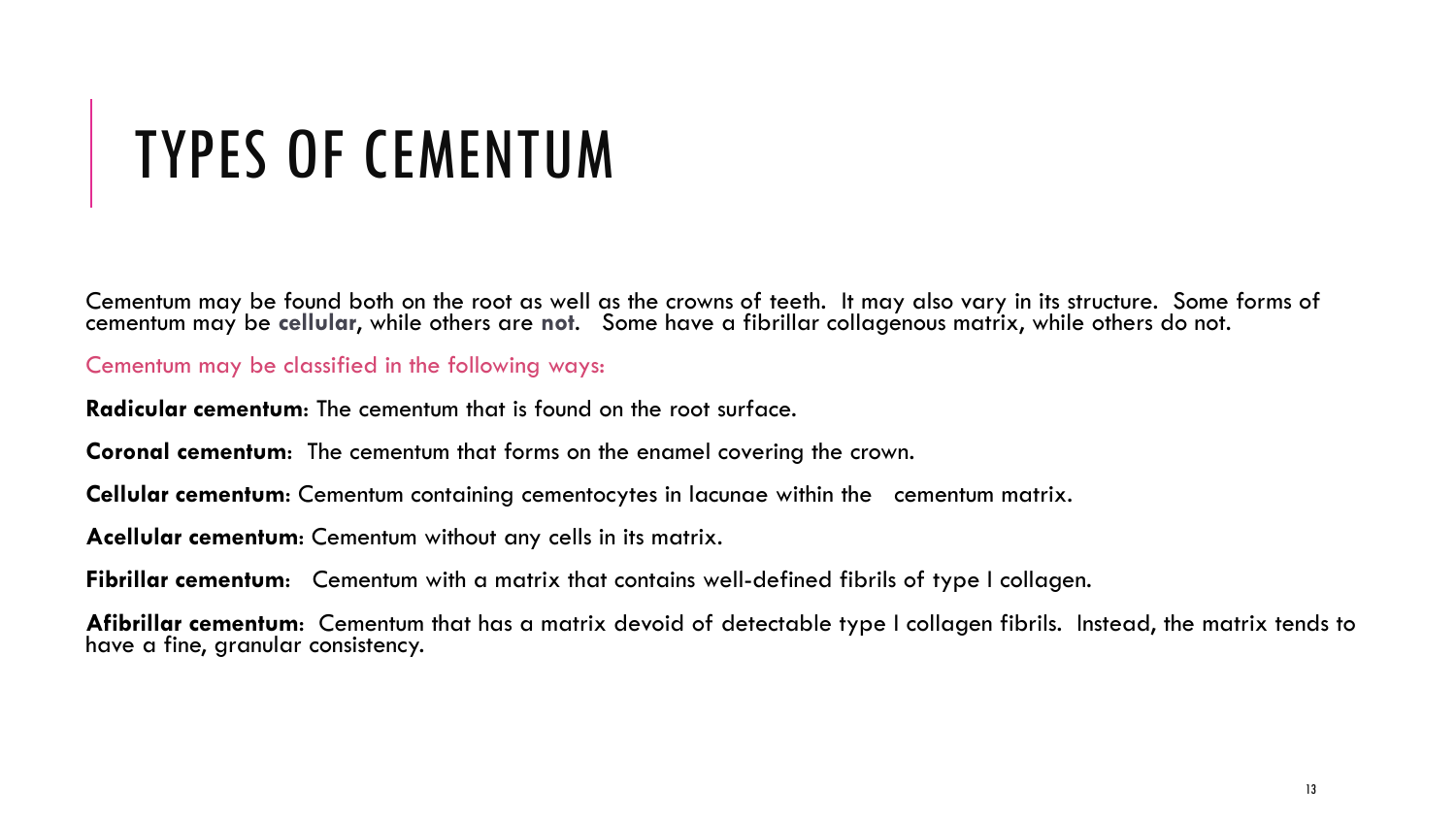### BONE GRAFTING

There are several types of bone grafts that can be used:

**Autografts** are bone grafts taken from the patient's own body.

**Autogenous** bone grafting is always the first choice for the dentist because autografts give the best results amongst all types of bone grafts. That's because the patient's own bone marrow contains live cells that help continue bone growth and speed up the healing process. The disadvantage is that a second surgical site is needed where the bone graft will be taken from.

**Allografts** are human bone grafts taken from another person and usually provided by bone banks. This type of bone grafts provide an alternative for patients who want to avoid the surgical procedure required for taking the autografts, or when very large blocks of bone are needed.

**Alloplasts** make use of synthetic materials for bone formation.

**Xenografts** are bone grafts from other species, usually from bovine (cow) or porcein (pig) origin.

If an autograft will be used, a first surgery to harvest the bone graft is performed first. After numbing the area, an incision is made in the gums to expose the jaw bone. The gums are folded back and bone graft material is then placed in the area of the bone loss.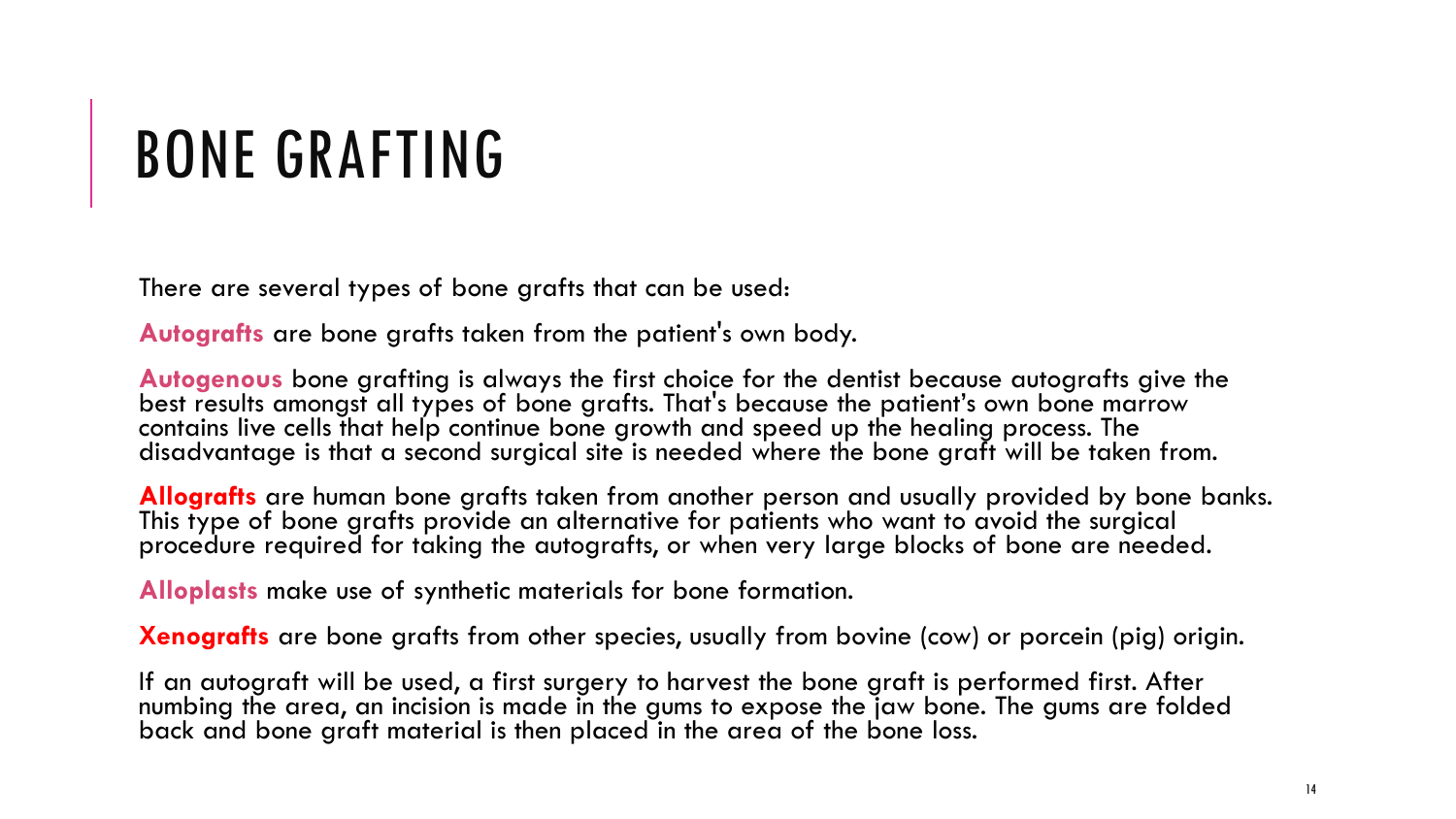

### IN CONCLUSION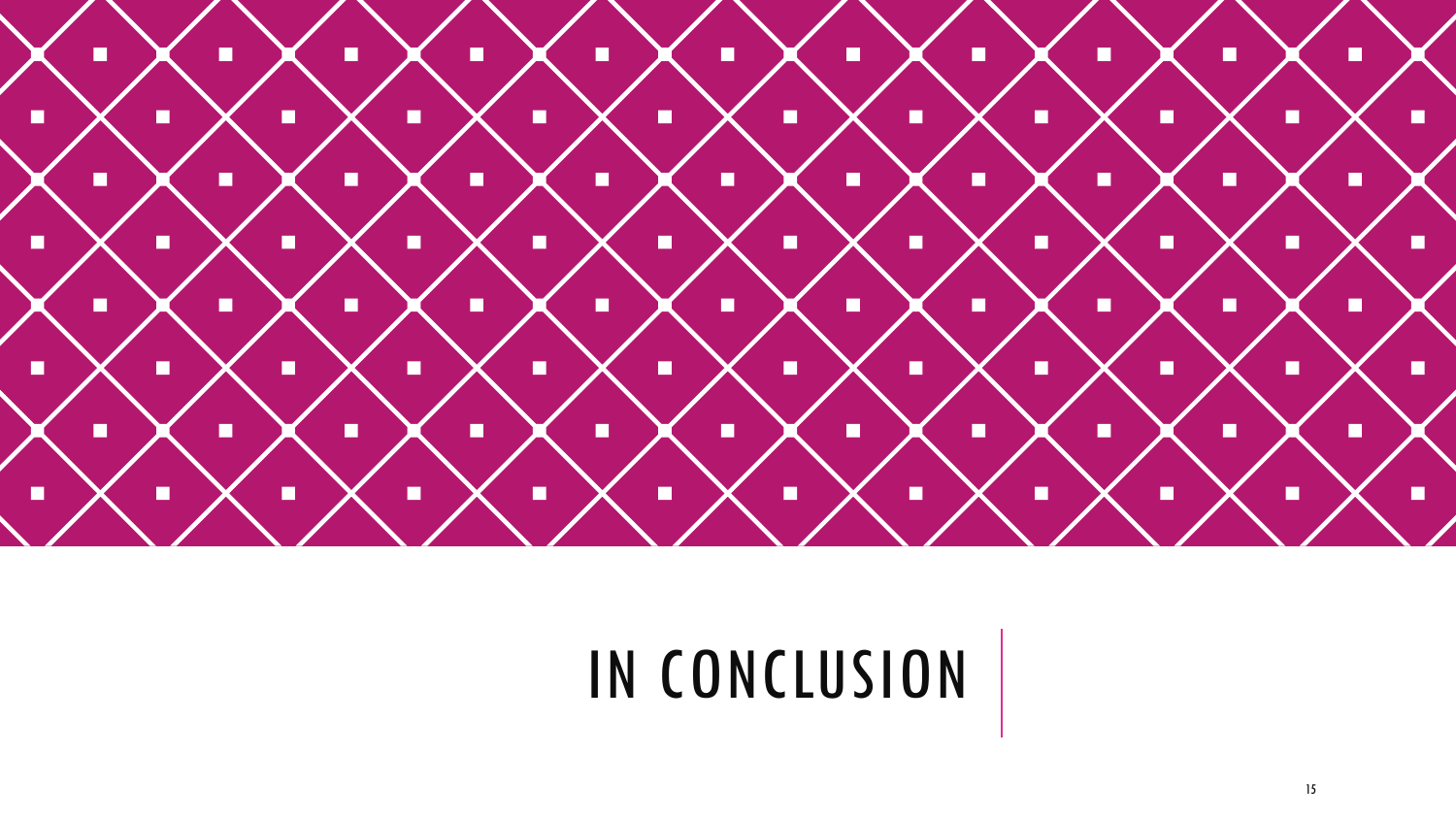# CHRONIC AND AGGRESSIVE

### **Chronic Periodontitis**

- A. Localized
- B. Generalized

**Aggressive Periodontitis**

A. Localized

B. Generalized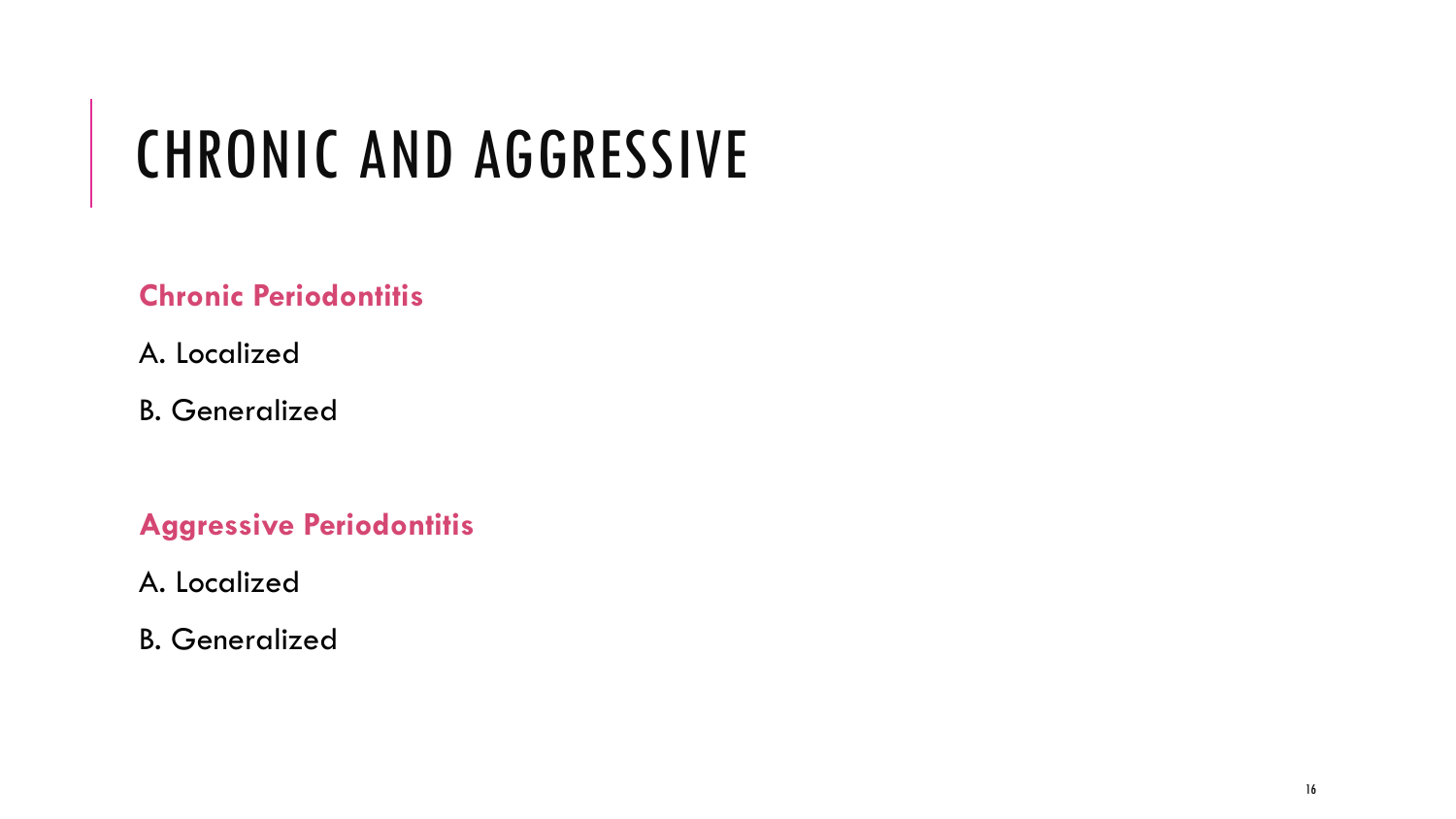# PERIO - SYSTEMIC

### **Periodontitis as a Manifestation of Systemic Diseases**

### Associated with hematological disorders

- Acquired neutropenia
- **· Leukemia's**
- Other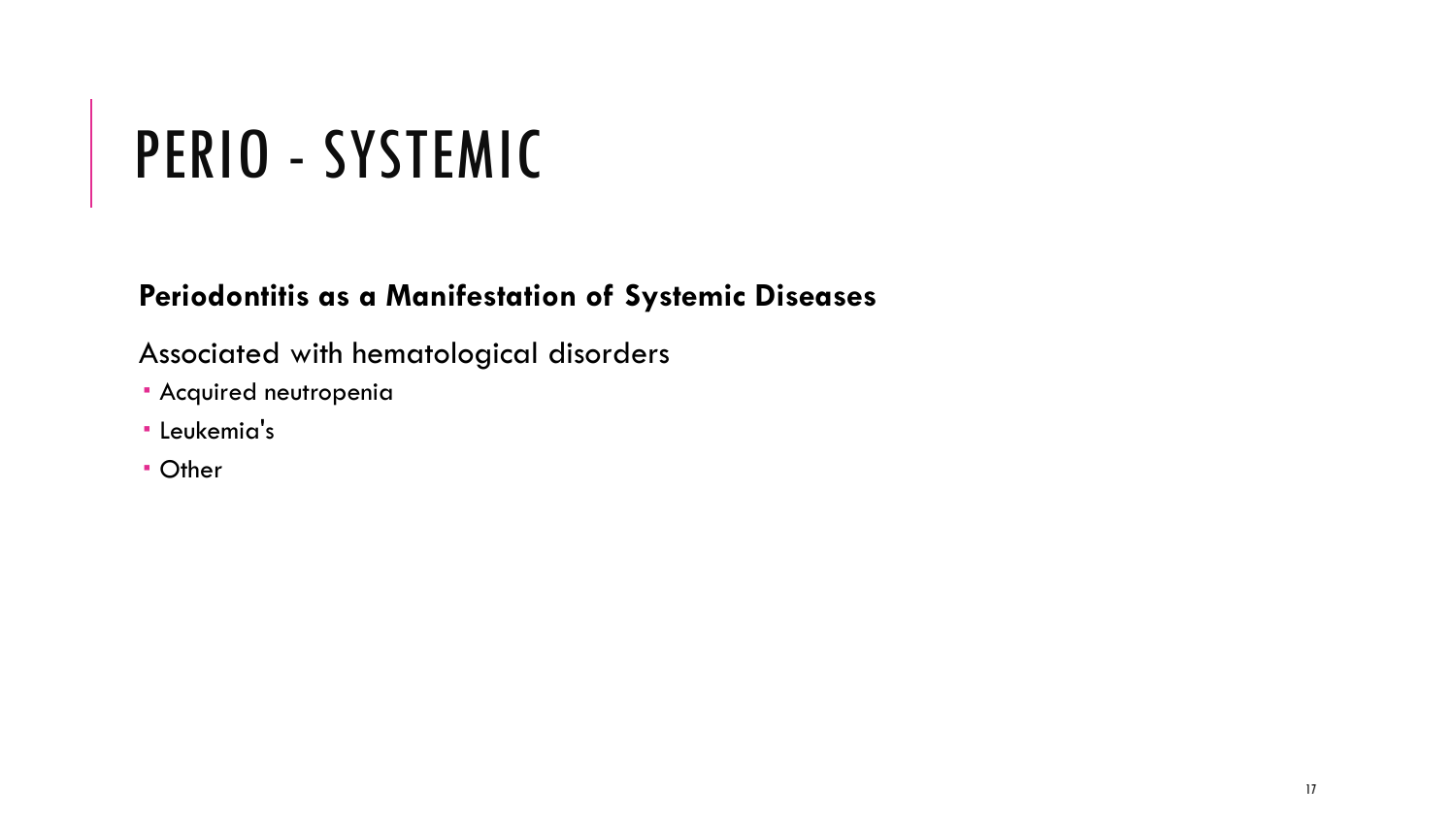# NECROTIZING

#### **Necrotizing Periodontal Diseases**

- A. Necrotizing ulcerative gingivitis (NUG)
- B. Necrotizing ulcerative periodontitis (NUP)

#### **Abscesses of the Periodontium**

- A. Gingival abscess
- B. Periodontal abscess
- C. Pericoronal abscess

#### **Periodontitis Associated With Endodontic Lesions**

A. Combined periodontics-endodontic lesions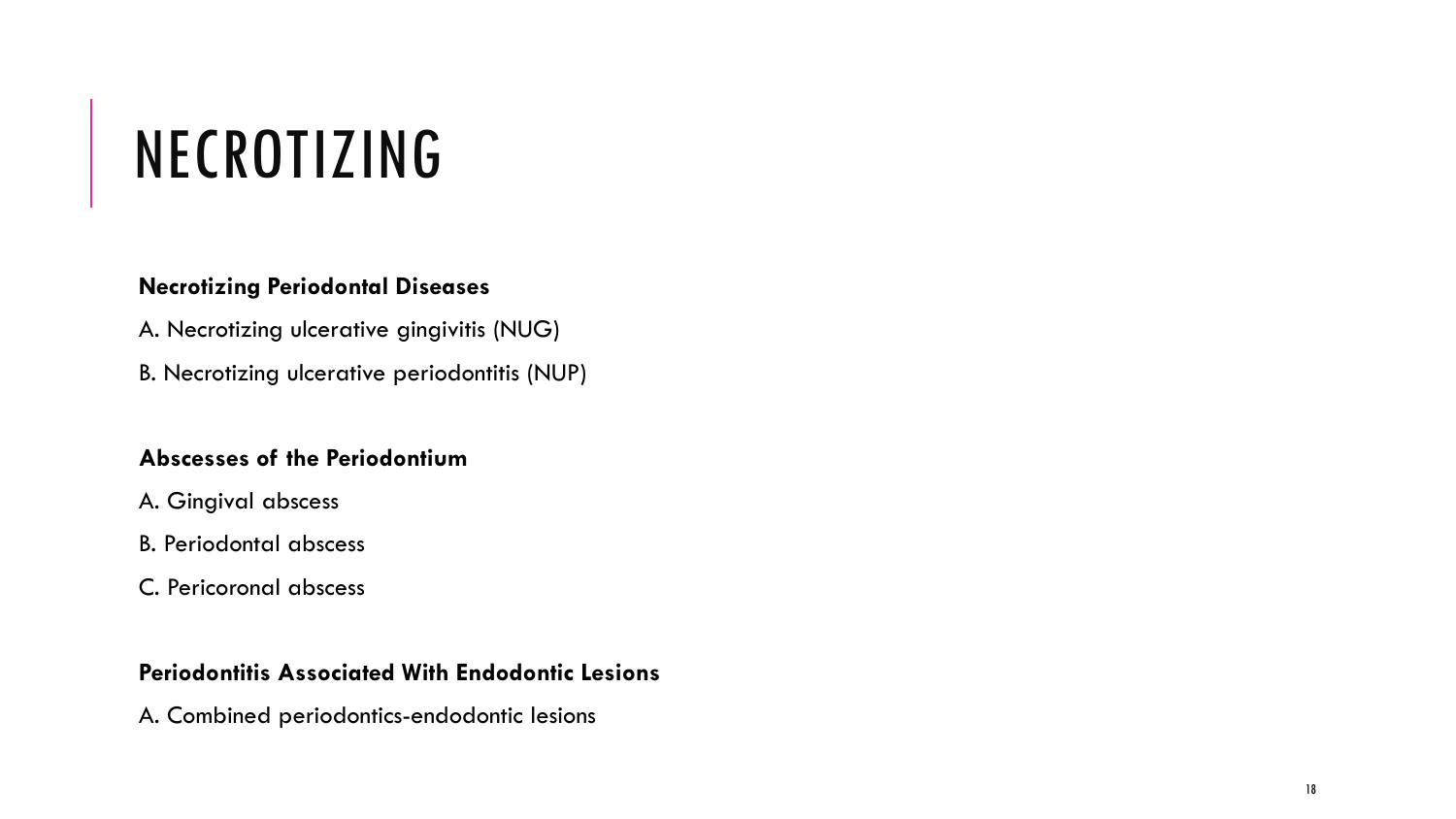### DEVELOPMENTAL OR ACQUIRED

#### **Developmental or Acquired Deformities and Conditions**

Localized tooth-related factors that modify or predispose to plaque-induced gingival diseases/periodontitis

- 1. Tooth anatomic factors
- 2. Dental restorations/appliances
- 3. Root fractures
- 4. Cervical root resorption and cemental tears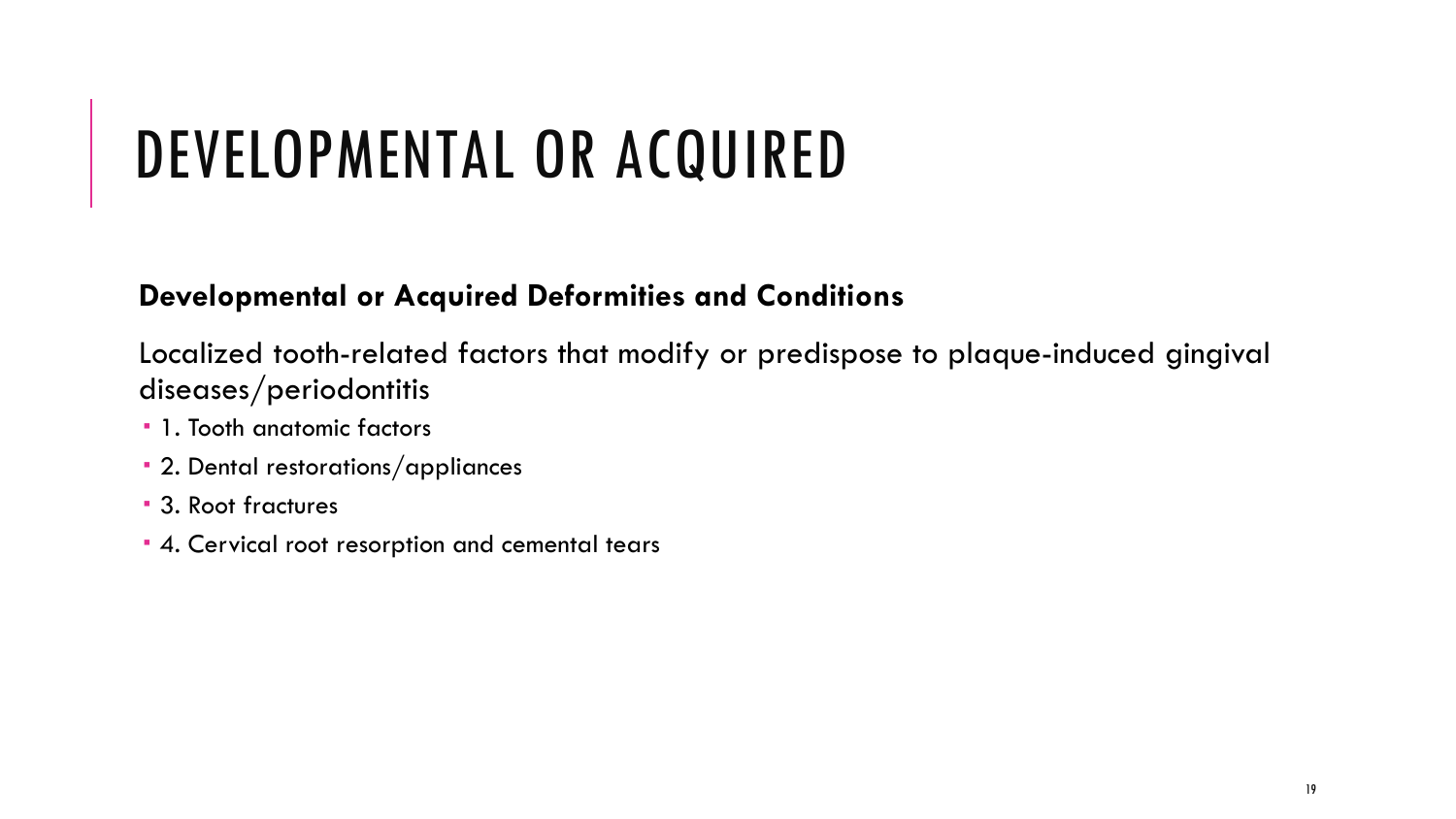## CONTINUED

### **C. Mucogingival deformities and conditions on edentulous ridges**

- 1. Vertical and/or horizontal ridge deficiency
- 2. Lack of gingiva/keratinized tissue
- 3. Gingival/soft tissue enlargement
- 4. Aberrant frenum/muscle position
- 5. Decreased vestibular depth
- 6. Abnormal color

### **Occlusal trauma**

- 1. Primary occlusal trauma
- 2. Secondary occlusal trauma